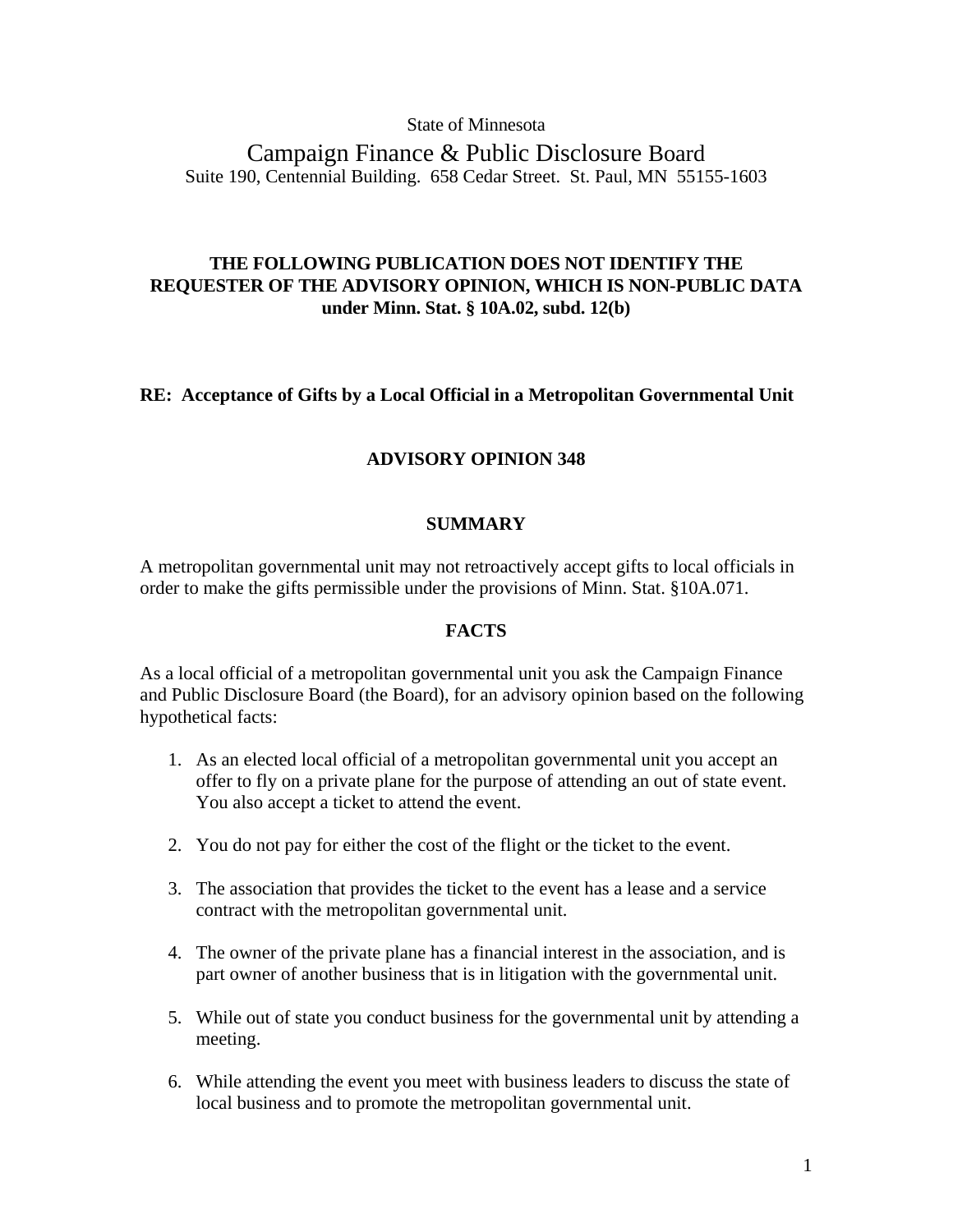7. The metropolitan governmental unit did not take action to accept the plane ride or event ticket as gifts to the governmental unit prior to their use. The metropolitan governmental unit may take action to accept the plane ride and event ticket as gifts to the governmental unit after they have been used.

# **ISSUE ONE**

If you conduct government business or promote the metropolitan governmental unit, may you accept the event ticket and plane ride?

# **OPINION**

No. A local official in a metropolitan governmental unit may not accept gifts under Minn. Stat. §10A.071 if they are given by a lobbyist, a lobbyist principal, or are given at the request of a lobbyist or lobbyist principal. Board records show that the association that provided the event ticket, and organizations affiliated with the association, employ registered lobbyists. Therefore, a game ticket provided by the team is a prohibited gift from a lobbyist principal.

As provided in the facts of this opinion an individual who has a financial interest in the association that provided the event ticket provided the use of his personal airplane for the flight. A financial interest in, or employment by, an association that is a lobbyist principal does not in itself make an individual a lobbyist (See Advisory Opinions 177 and 201). If the use of the airplane was not at the request of a lobbyist, or any association that is, or should be, registered as a lobbyist "principal" as defined in Minn. Stat. §10A.01, subd. 33, then the transportation to the out of state event was not prohibited under Minn. Stat. §10A.071. However, if an individual provides a gift at the request of a lobbyist or lobbyist principal, or is reimbursed for the cost of the gift by a lobbyist or lobbyist principal, then the individual is a conduit for the gift that does not change its prohibited status (Minnesota Rules 4512.0300). The facts provided for this opinion are insufficient for the Board to conclude whether the use of the plane would be a prohibited gift under Chapter 10A.

The Board has consistently found that the cost of attending a meeting or conference provided by a lobbyist or lobbyist principal to an official is a prohibited gift that does not fall within the exceptions to the gift prohibition provided in Minn. Stat. §10A.071, subd. 3, (See Advisory Opinions 155, 163, 168, 172, 175, 179, 186, and 206). Attending a conference or meeting at which government business is conducted does not make the travel to the conference or meeting exempt from the gift prohibition contained in Minn. Stat. §10A.071.

# **ISSUE TWO**

May the governing body of the metropolitan governmental unit accept the gifts on behalf of the governmental unit after I have used them?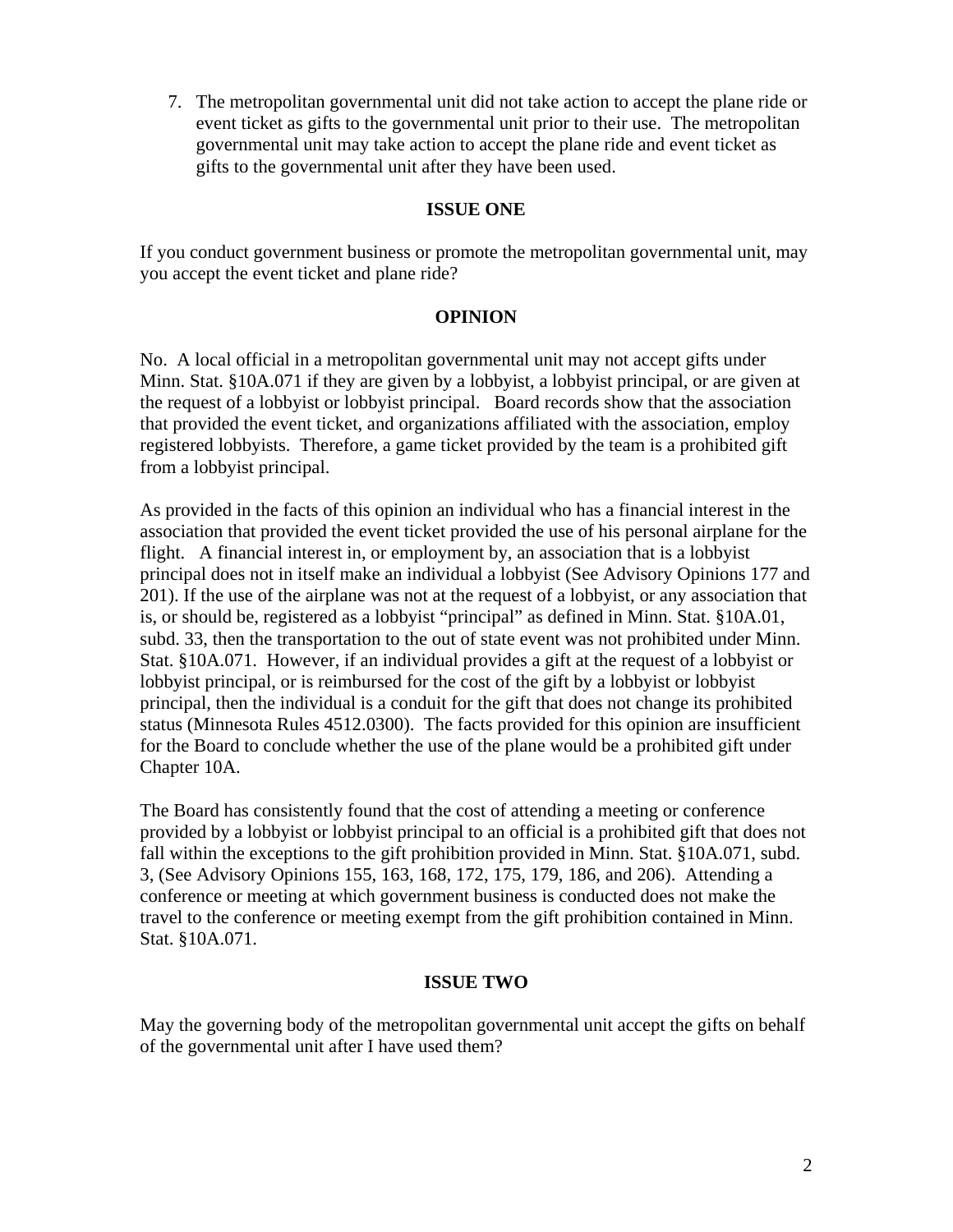#### **OPINION**

No. Retroactive acceptance of a gift(s) used by an official does not change the nature of the gift, or override the gift prohibition contained in Minn. Stat. §10A.071. As a state statute the provisions of Minn. Stat. §10A.071 may not be modified or nullified by local ordinance or resolution.

#### **ISSUE THREE**

May the governing body of the metropolitan governmental unit pass a resolution to accept an offered service from a lobbyist or a lobbyist principal as a gift to the governmental unit, if only local officials of the governmental unit are expected to use the gift?

#### **OPINION**

No. If the gift is provided for the use of local officials it may not be accepted even if it is the governing body (made up of local officials) that determines which specific official will use the gift. It is possible that a lobbyist or lobbyist principal could make a gift to the metropolitan governmental unit that would not violate Minn. Stat. 9 10A.071 if the gift is made without knowledge or condition as to which individuals will use the service, and if the gift is made in such a way that it is not targeted for the use of local officials. A metropolitan governmental unit may wish to ask for another advisory opinion based on the specific facts of an offered gift if there are questions as to whether the gift is appropriate.

#### **NOTE**

The Board notes that Minn. Stat. \$471 **395,** prohibits local official from accepting gifts from individuals who are not lobbyists under certain circumstances. This statute is not under the Board's jurisdiction. You are advised to consult your own legal advisors with regard to its possible application to the facts you presented.

Issued May 28, 2003

Miller Chair Canipaign Finance and Public Disclosure Board

3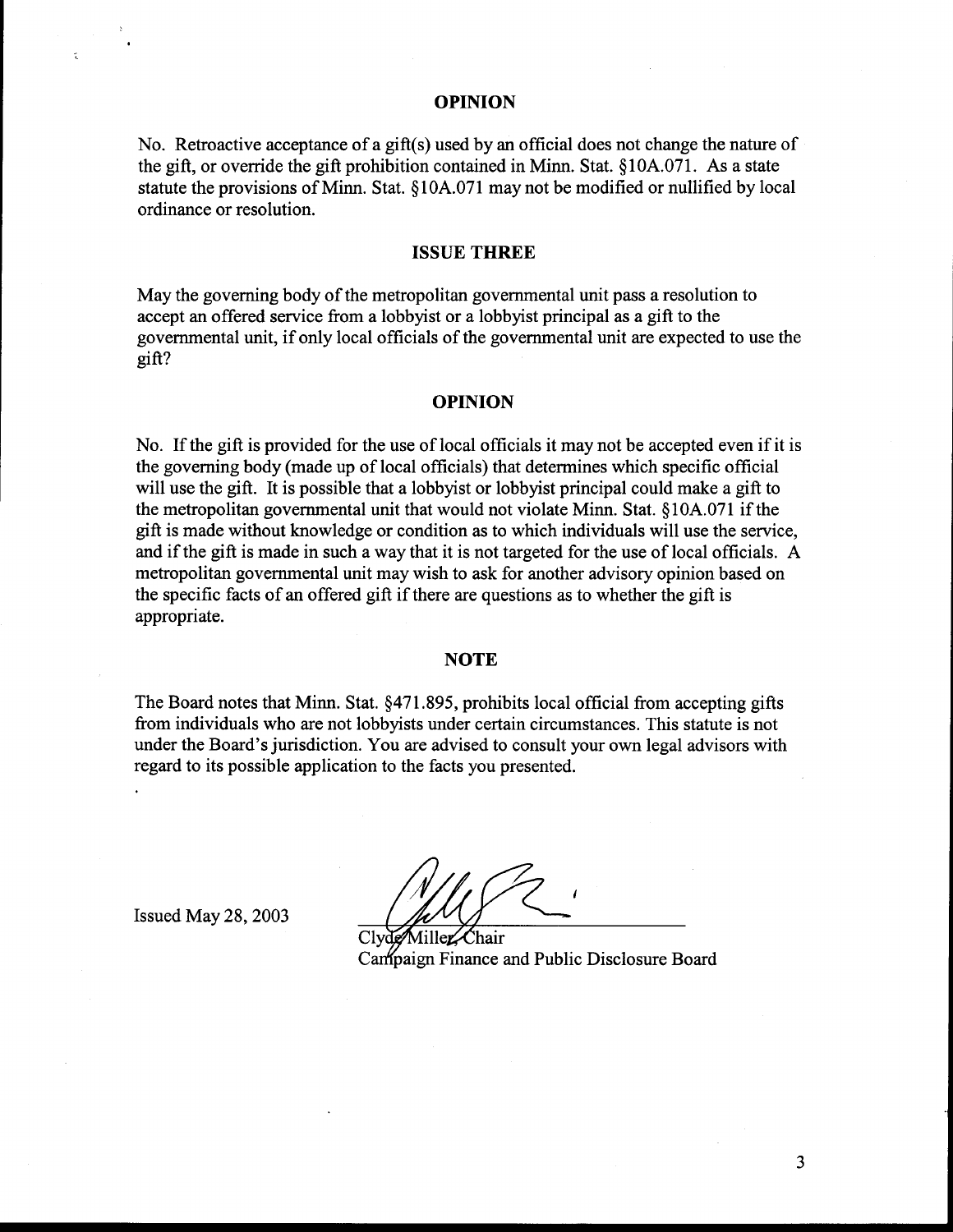# **Cited Statutes and Rules**

## **10A.01 Definitions**.

Subd. 22. **Local official**. "Local official" means a person who holds elective office in a political subdivision or who is appointed to or employed in a public position in a political subdivision in which the person has authority to make, to recommend, or to vote on as a member of the governing body, major decisions regarding the expenditure or investment of public money.

Subd. 24. **Metropolitan governmental unit**. "Metropolitan governmental unit" means any of the seven counties in the metropolitan area as defined in section 473.121, subdivision 2, a regional railroad authority established by one or more of those counties under section 398A.03, a city with a population of over 50,000 located in the sevencounty metropolitan area, the metropolitan council, or a metropolitan agency as defined in section 473.121, subdivision 5a.

Subd. 33**. Principal**. "Principal" means an individual or association that:

 (1) spends more than \$500 in the aggregate in any calendar year to engage a lobbyist, compensate a lobbyist, or authorize the expenditure of money by a lobbyist; or

 (2) is not included in clause (1) and spends a total of at least \$50,000 in any calendar year on efforts to influence legislative action, administrative action, or the official action of metropolitan governmental units, as described in section 10A.04, subdivision 6.

## **10A.071 Certain gifts by lobbyists and principals prohibited**.

 Subdivision 1. **Definitions**. (a) The definitions in this subdivision apply to this section.

 (b) "Gift" means money, real or personal property, a service, a loan, a forbearance or forgiveness of indebtedness, or a promise of future employment, that is given and received without the giver receiving consideration of equal or greater value in return.

 (c) "Official" means a public official, an employee of the legislature, or a local official of a metropolitan governmental unit.

 Subd. 2. **Prohibition**. A lobbyist or principal may not give a gift or request another to give a gift to an official. An official may not accept a gift from a lobbyist or principal.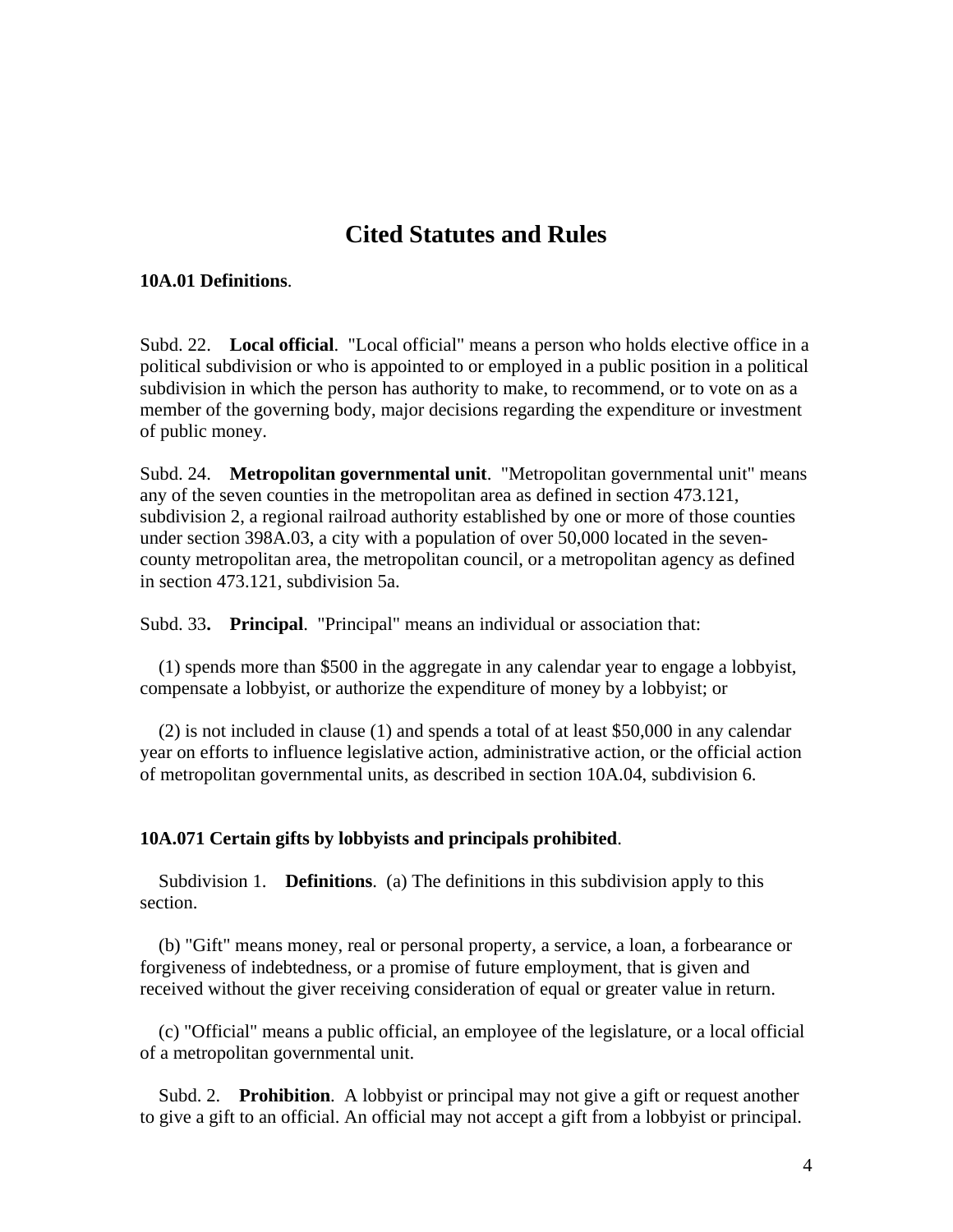Subd. 3. **Exceptions**. (a) The prohibitions in this section do not apply if the gift is:

(1) a contribution as defined in section 10A.01, subdivision 11;

 (2) services to assist an official in the performance of official duties, including but not limited to providing advice, consultation, information, and communication in connection with legislation, and services to constituents;

(3) services of insignificant monetary value;

 (4) a plaque or similar memento recognizing individual services in a field of specialty or to a charitable cause;

(5) a trinket or memento of insignificant value;

(6) informational material of unexceptional value; or

 (7) food or a beverage given at a reception, meal, or meeting away from the recipient's place of work by an organization before whom the recipient appears to make a speech or answer questions as part of a program.

(b) The prohibitions in this section do not apply if the gift is given:

 (1) because of the recipient's membership in a group, a majority of whose members are not officials, and an equivalent gift is given to the other members of the group; or

 (2) by a lobbyist or principal who is a member of the family of the recipient, unless the gift is given on behalf of someone who is not a member of that family.

#### **471.895 Certain gifts by interested persons prohibited.**

 Subdivision 1. **Definitions.** (a) The definitions in this subdivision apply to this section.

(b) "Gift" has the meaning given it in section 10A.071, subdivision 1.

 (c) "Interested person" means a person or a representative of a person or association that has a direct financial interest in a decision that a local official is authorized to make.

 (d) "Local official" means an elected or appointed official of a county or city or of an agency, authority, or instrumentality of a county or city.

 Subd. 2. **Prohibition.** An interested person may not give a gift or request another to give a gift to a local official. A local official may not accept a gift from an interested person.

Subd. 3. **Exceptions.** (a) The prohibitions in this section do not apply if the gift is: